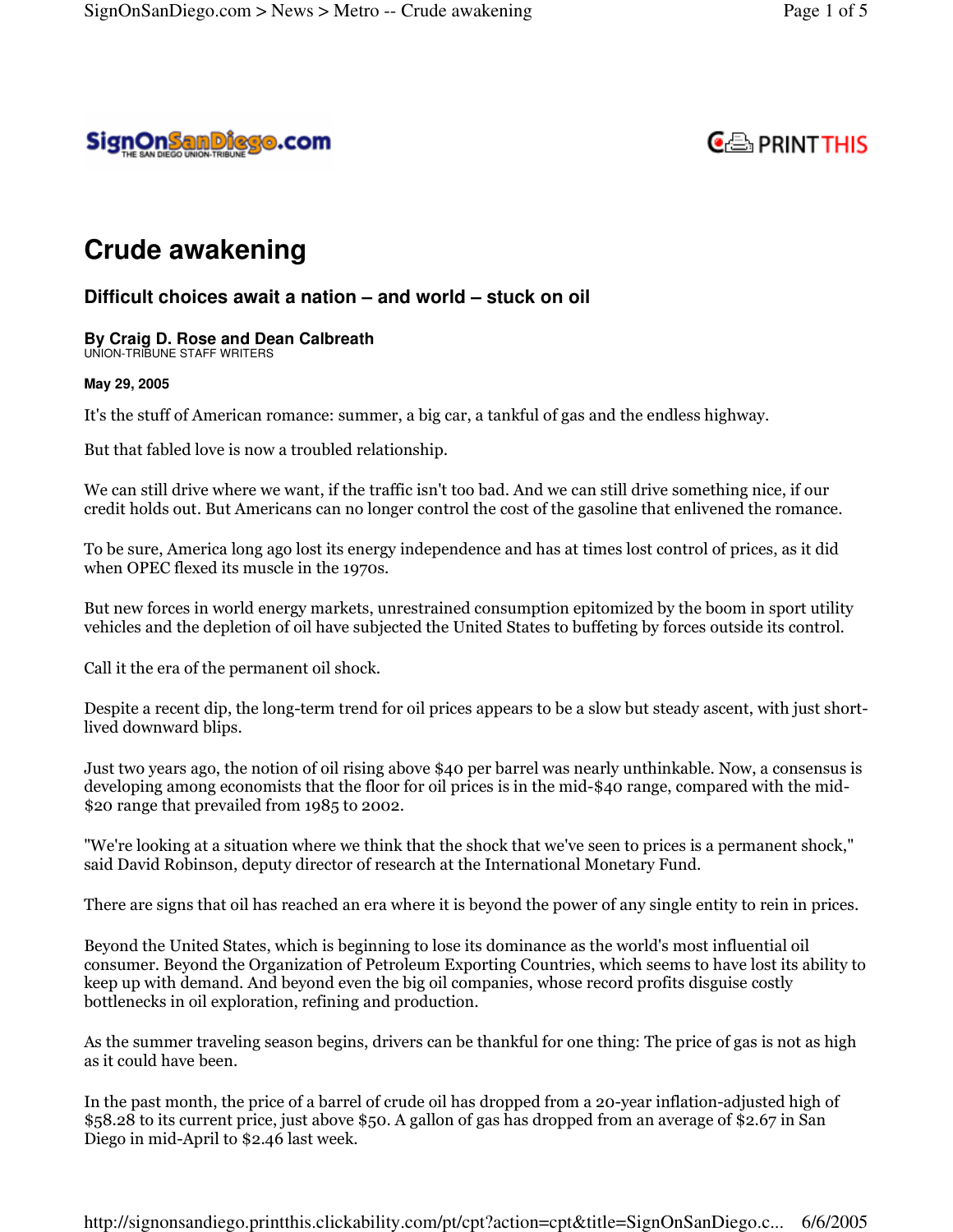Nationwide, gasoline prices are expected to average \$2.17 a gallon through the end of summer and remain above \$2 through the end of 2006, according to projections by the U.S. Energy Information Administration  $-$  the highest range since 1985, even after adjusting for inflation.

In San Diego, one of the nation's most expensive fuel markets, prices should average \$2.50 to \$2.60 throughout the summer, but could spike as high as \$3, according to the Utility Consumers' Action Network, a San Diego consumer group that monitors local pump prices.

Even if the price of oil has peaked for the year, prices remain high by historical standards.

And unlike previous spikes in oil prices, which were tied to wars and unrest in the Middle East, the current spike has a more fundamental cause: the inability of oil suppliers to keep up with global demand.

OPEC is pumping more than 29 million barrels daily, its highest level in 25 years, and it is still barely able to keep up with global demand. Analysts at the International Monetary Fund say the cartel may have only about 1.5 million barrels a day of spare capacity, compared with 5.5 million spare barrels four years ago.

Supply is so tight because demand has risen so quickly in the past few years, led by surging demand from China and India – which account for more than a third of the world's population – along with unrestrained increases in the United States, still by far the world's largest energy consumer.

China and India have developed enough economic strength for a substantial number of their citizens to begin buying automobiles, said Raghuram Rajan, research director at the IMF.

In both countries, demand for oil has doubled in 10 years. Although ox-drawn carts are still common as the two nations leapfrog from the 19th century into the 21st, the impact on the oil market has been enormous.

"This demand starts taking off in a tremendous way," Rajan said. "Our sense is that the growth in transport" demand will account for a very, very big chunk of the growth in oil demand going forward."

Said Stephen Levy, director of the Center for the Continuing Study of the California Economy, "They have doubled their use in a decade, and eventually that kind of doubling gets you."

But it's misleading to assign Asia sole responsibility for the surge in world oil prices. The United States uses twice as much oil as India and China, despite having a less than a sixth of the comibined population. Person for person, the United States uses 15 times as much oil as China.

In addition, Public Citizen, a consumer group in Washington, D.C., and President Bush find themselves in rare agreement on another matter: The United States does not have enough oil refinery capacity.

Bush says regulatory hurdles have made oil companies reluctant to take on new refinery construction. Public Citizen contends that oil companies made a conscious decision to maximize their profits by restraining the growth of refining capacity as demand grew.

But most observers agree that gasoline pump price hikes are still largely the result of increases in crude oil costs, driven by the stunning growth in demand.

The strain between supply and demand could push prices up indefinitely, some economists suggest.

A growing number of oil analysts say petroleum is hitting its peak as a form of energy – the point at which 50 percent of the world's oil will have been consumed, leaving an ever-diminishing amount that will not be able to match demand.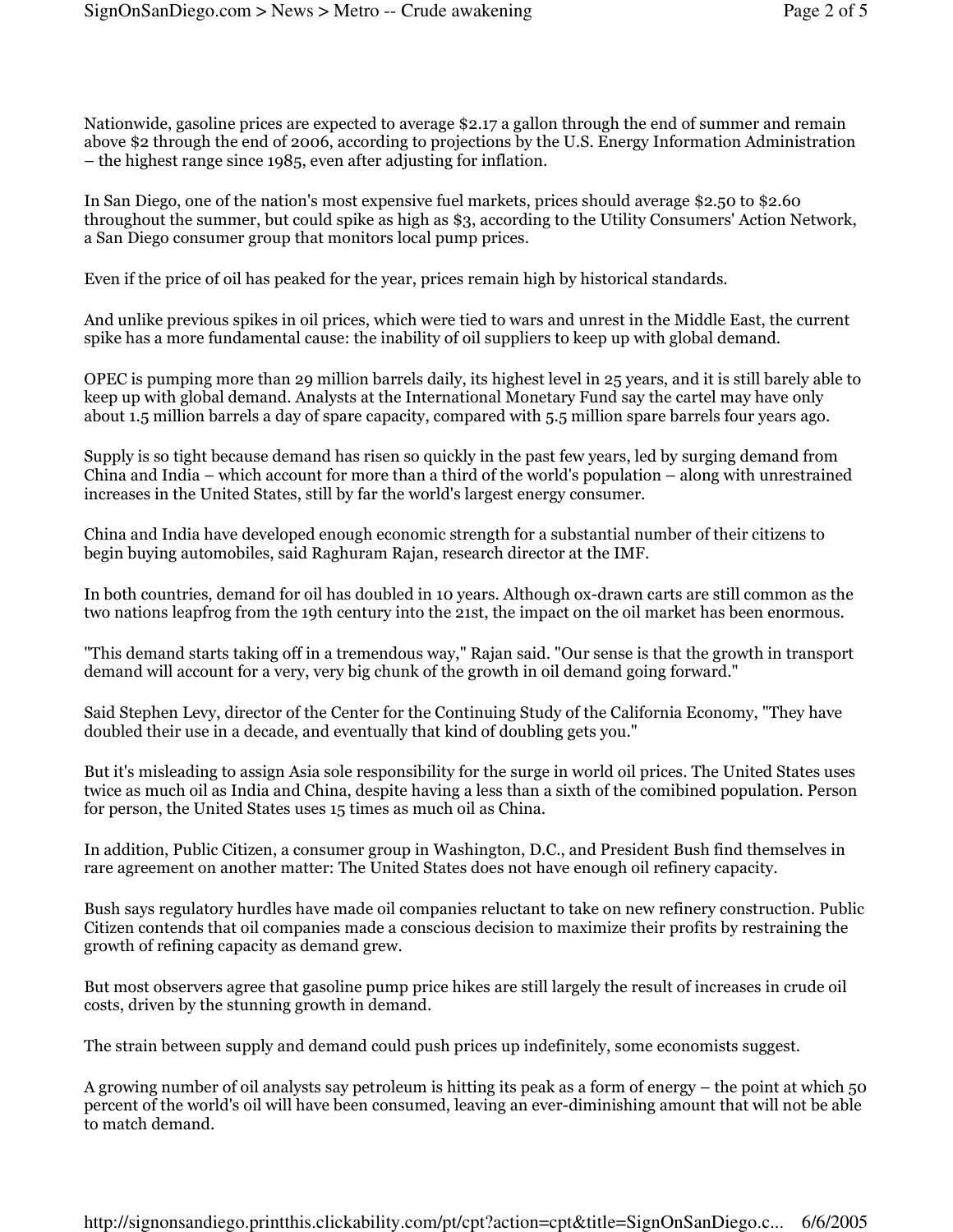Sweden's Association for the Study of Peak Oil and Gas estimates that the global supply of gas will peak as early as 2008. The Energy Institute in London makes the same prediction. The International Energy Agency says a peak could happen by 2013.

Other oil experts say the peak could be two or three decades away. The U.S. Department of Energy, which has one of the most optimistic outlooks, estimates oil will not peak before 2040.

To extend the current supply of oil even by a few years will require huge investments whose costs will ultimately be passed on to consumers.

"There is a lot of oil out there, but the real question is whether we will make the investment to get it, and the investments are huge," said John Felmy, chief economist for the American Petroleum Institute, an industry group.

The International Energy Agency estimates \$16 trillion in investment will be required by 2030 to meet projected demand for oil and natural gas. But though the world's major oil companies have reported record profits recently, they seem more interested in using those profits to merge with rivals or repurchase their stock than in making the massive investment needed for new refineries or oil wells.

"We haven't built a single refinery over the past 25 years, although we've shut down 100 during that time," said James Hamilton, an economist at the University of California San Diego who specializes in energy issues.

In the past, run-ups in oil prices have had what amounted to a self-correcting valve: economic recessions. From the Suez crisis of 1956 to the Persian Gulf War of 1990, price hikes for oil led to recessions among oilimporting countries, which led to cutbacks in oil usage, which led to drops in the price of oil.

This time, the run-up has been gradual enough to not substantially deter oil demand, and it seems unlikely to cause a recession, although it may limit economic growth.

Despite the proliferation of gas-guzzling SUVs in the United States, the nation's shift to a less energydependent service economy and conservation measures instituted decades ago are dulling the impact of rising oil prices.

Claude Mandil, executive director of the Paris-based International Energy Agency, says consumers globally still seem reluctant to change their energy habits, despite the higher oil prices.

"People cannot imagine they could live as well consuming less energy," said Mandil, whose agency coordinates energy policy for large industrialized countries.

He added that he hopes it is just a matter of time before demand starts to slacken and investment in the sector increases.

The Bush administration's response to the oil crisis has focused heavily on boosting supply and less on restraining demand through energy efficiency and conservation.

In a recent speech, Bush explained what he called the fundamental energy problem the nation faces: "Our supply of energy is not growing fast enough to meet the demand of our growing economy."

The speech included energy-boosting initiatives, such as support for nuclear power, building more oil refineries and tapping cleaner coal technologies.

Bush said his objective was to make the U.S. less dependent on foreign energy sources. But even within the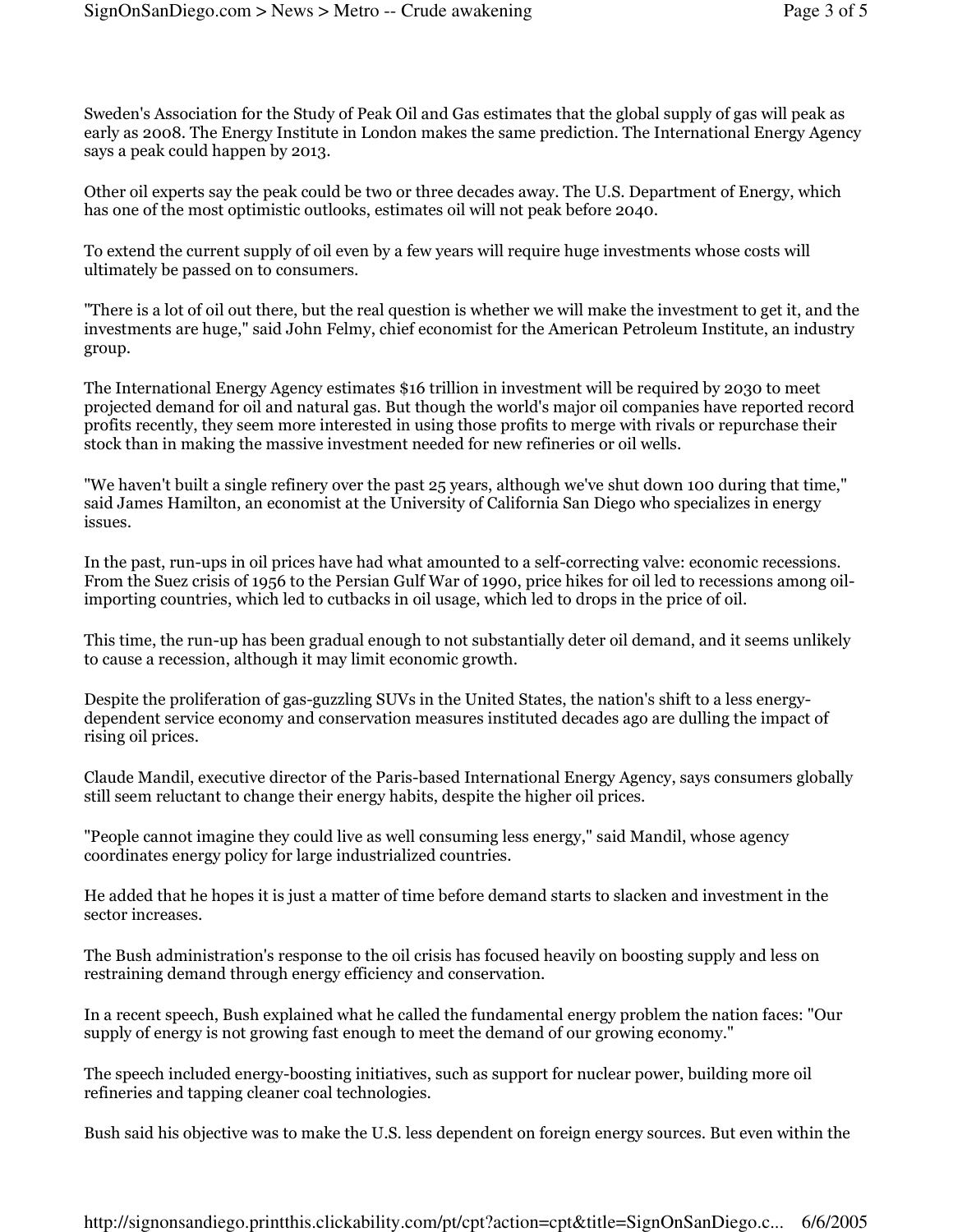administration, experts concede the initiatives would do little to guarantee energy independence.

An Energy Department report finds that even if the Bush energy plan passes Congress, the United States could be importing 85 percent of its oil by 2025, compared with 65 percent now.

"From the aspect of world market prices, an additional 900,000 barrels a day 13 years from now (from Alaska) would not have any dramatic impact on the supply-and-demand picture," said Jonathan Kogan, a spokesman for the U.S. Energy Information Administration.

Critics note that the bill does nothing to limit consumption – such as requiring that cars and SUVs get better gas mileage – and does little to fund projects to obtain more energy from renewable sources.

Outside the administration, Set America Free, a coalition including conservatives and liberals, labor unions and environmentalists, is pressing for a reduction in the nation's dependence on petroleum, arguing that it is a matter of national security.

The International Energy Agency, in fact, says conservation can achieve much faster benefits than oil exploration. In a report last month, the IEA recommended reducing the workweek, encouraging flex time, slashing prices on public transportation and introducing a 55-mile-per-hour speed limit worldwide, which created dramatic savings in the United States in the 1970s and 1980s.

The IEA, made up of the energy ministers of most industrialized countries, estimates its recommendations would save 6 million barrels of oil per day – enough to buy time as nations try to switch to alternative forms of energy.

But in the United States, the emphasis is still on boosting supply.

Rep. Joe Barton, R-Texas, chairman of the House Committee on Energy and Commerce, the driving force behind the House version of the energy bill, says the bill and other incentives might allow the United States to build enough new refineries to meet its need for gasoline.

Producing enough crude oil for those refineries is another matter.

"We might meet half our demand for oil," Barton said.

Severin Borenstein, director of the University of California Energy Institute, said the energy package continues to cater to the nation's expensive addiction to oil rather than telling the American public it needs to cut back on oil.

Instead of trying to maintain low gasoline prices, Borenstein said, politicians should boost the price of gas to reflect its real costs to the society and encourage the development of more efficient transportation systems and alternative energy sources.

He says the current cost of oil, as high as it is, does not reflect the true price of maintaining the supply, ranging from military operations to guarding oil fields and the unaccounted costs of environmental damage from using fossil fuels.

Barton sees things differently. The gas-burning internal-combustion engine, he says, is remarkably efficient and a boon to the U.S. economy.

"Think of the benefits that accrue from cheap gasoline," he said. "You can move a 4,000-pound vehicle down the road at 60 miles per hour listening to the stereo with the air conditioning on. That is a tremendous bang for the buck."

http://signonsandiego.printthis.clickability.com/pt/cpt?action=cpt&title=SignOnSanDiego.c... 6/6/2005